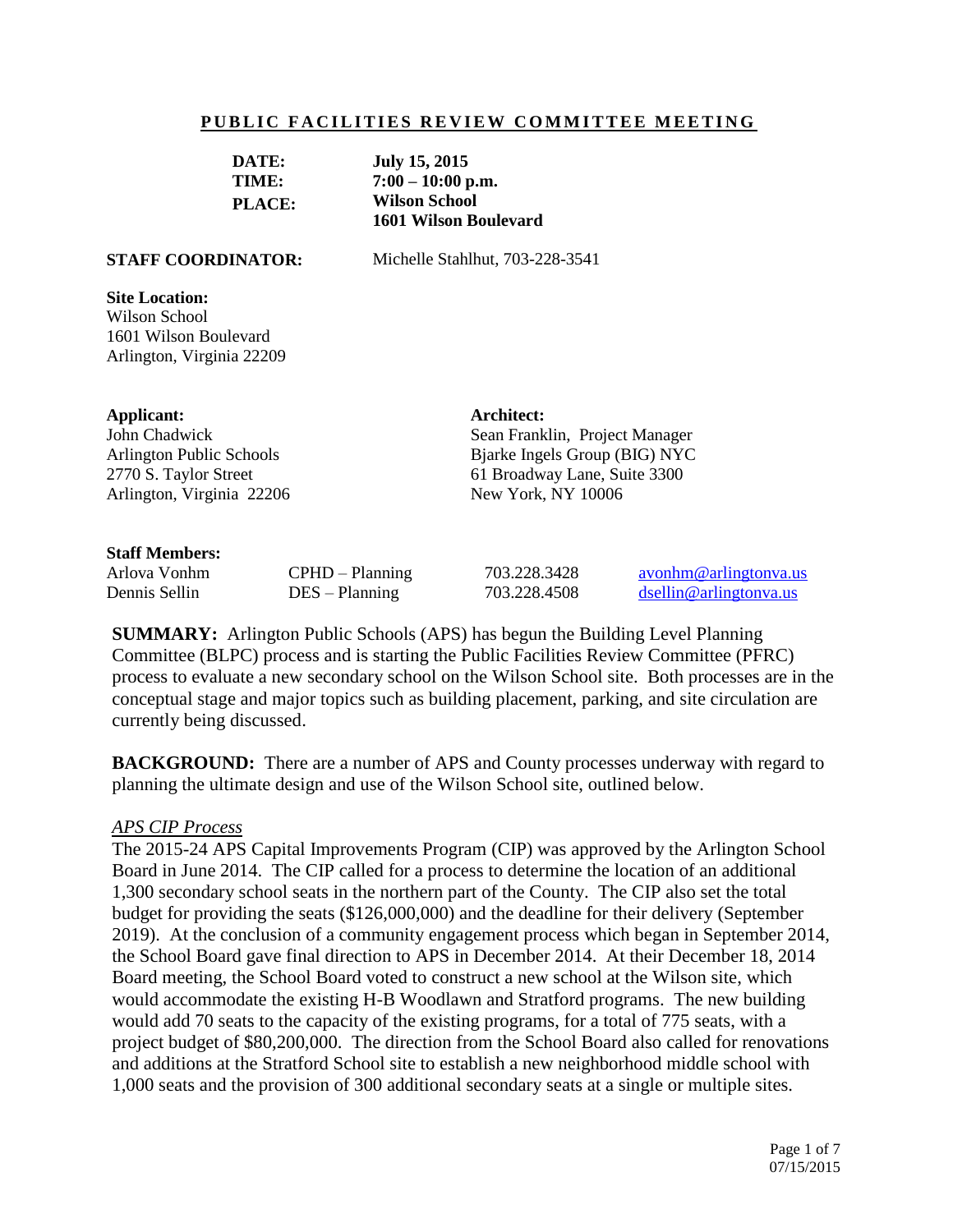# *WRAPS*

The Western Rosslyn Area Planning Study (WRAPS) is a County-led community planning process to create a future vision and Area Plan for the Western Rosslyn area, generally bordered by Key Boulevard and 18<sup>th</sup> Street North to the north, Wilson Boulevard to the south, North Quinn Street to the west, and the eastern property line of the 1555 Wilson Boulevard office building site to the east. The Wilson School site is located within the WRAPS study area as well as surrounding sites which include Fire Station #10, Rosslyn Highlands Park, an office building, retail uses, and affordable, multi-family apartments. As part of the WRAPS effort, a Working Group was established to work with County staff to review, refine, and identify a preliminary preferred site layout for a new school on the Wilson site, for subsequent review by the Public Facilities Review Committee (PFRC). Other goals for the WRAPS process include accommodating recreation and open space, a new fire station, and affordable housing.

County staff presented a preliminary concept plan with two alternatives for location of the new school to the County Board at a work session held on March 4, 2015. The County Board expressed general support for the proposed plan recommendations and directed staff to continue to examine alternative options for vehicular and service access to and through the site with the stated goal of creating a larger, contiguous open space. The County Board also agreed that the final site layout for the Wilson School site should be determined through the PFRC process. At a subsequent County Board work session on May 5, 2015, staff presented a more refined preferred concept plan as well as an analysis of additional design alternatives in response to the Board's previous guidance. An additional working group was held in May and the final framework plan is scheduled for final review at the July 2015 County Board meeting.

The [WRAPS draft plan](http://arlingtonva.s3.amazonaws.com/wp-content/uploads/sites/31/2015/05/150522_WesternRosslynAreaPlan_v2.pdf) is currently available for public review and comment. The County Board approved a request to advertise the plan for public hearings at its June meeting and will consider the final draft plan for adoption at its July meeting. With regard to the school site, the draft plan includes the following recommendations:

- A concept plan with two potential site and building layout options for the Wilson School building, to be located either along Wilson Boulevard or  $18<sup>th</sup>$  Street North;
- Staff commitment to study a potential alternative configuration of the adjacent Penzance office building to have an east-west orientation;
- Maximum building height of 175' for the school building;
- New, landscaped pedestrian connection located east of the school site to run north-south from Wilson Boulevard to 18<sup>th</sup> Street North;
- Open space areas to include school recreation space and a redeveloped Rosslyn Highlands Park along 18<sup>th</sup> Street North;
- School recreation space and other amenities to be provided both at ground level and above grade;
- School bus parking to occur along either N. Quinn Street or  $18<sup>th</sup>$  Street North; and
- Urban design guidelines that address building architecture, service, parking, and streetscape, and open space and recreation areas.

Changes to the draft plan that occurred post-advertisement include adding additional clarity about a public park planning process, anticipated to be completed by the end of this year, for Rosslyn Highlands Park.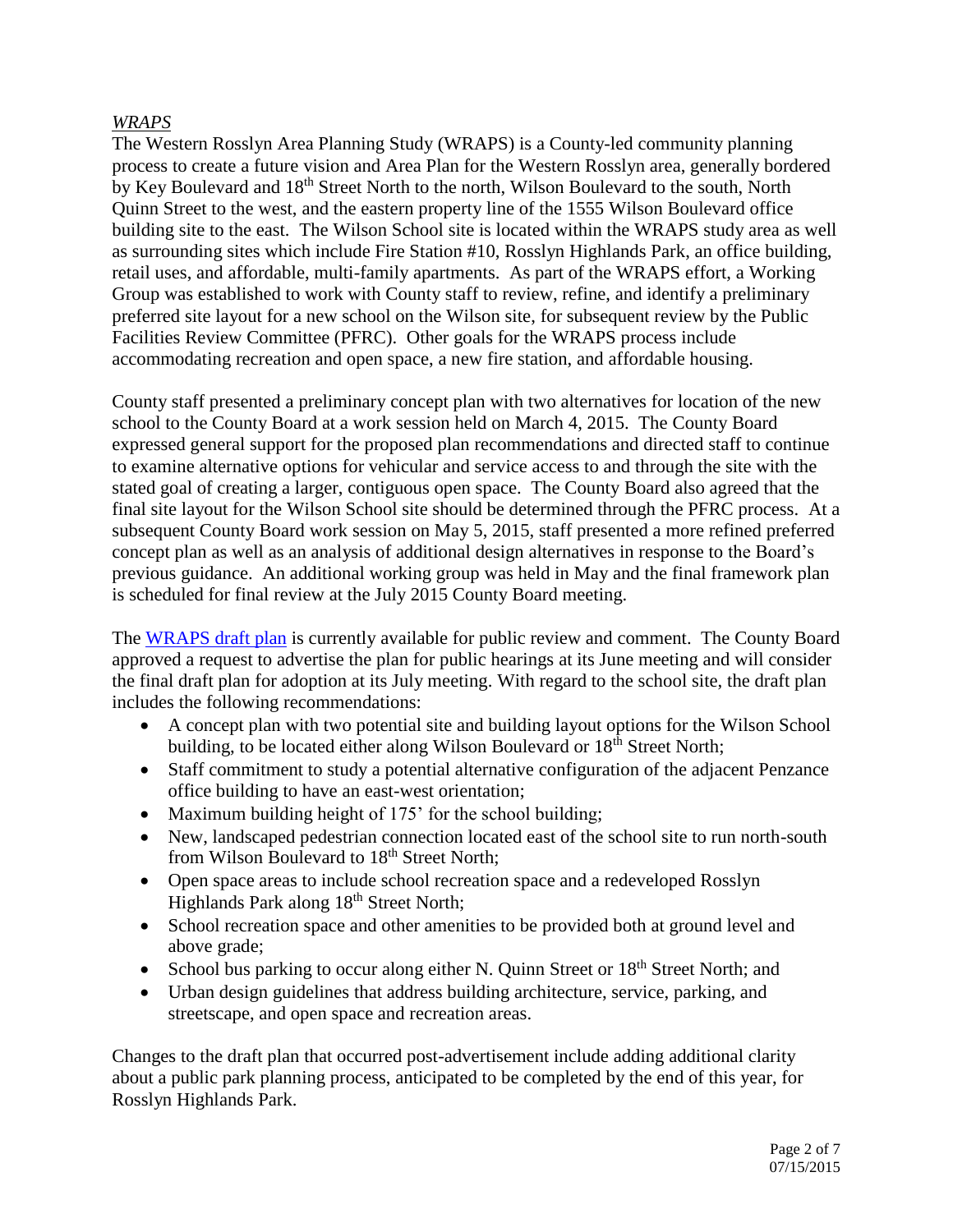# *Historic District Designation*

On November 17, 2014, the Historic Preservation Program staff received a request for local historic district designation of the Wilson School from 12 Arlington residents. On February 17, 2015, the School Board formally voted to object to the requested designation, citing concerns regarding the impacts on the amount of available open space, effective use of below grade buildable area, building egress and accessibility requirements for the 1910 section of the existing building, and the costs associated with restoration and rehabilitation. On February 18, 2015, after two separate public hearings on the request, the Historical Affairs and Landmark Review Board (HALRB) unanimously recommended the creation of a local historic district that would have included only the 1910 section of the Wilson School (the original Fort Myer Heights School) and its frontage on Wilson Boulevard. At its April 18, 2015 meeting, the County Board voted against designating any portion of the Wilson School as a local historic district. Instead, the Board directed the County Manager to have Historic Preservation Program staff and Arlington Public Schools (APS) staff collaborate with the HALRB to identify and incorporate ways to memorialize and commemorate the historical and community value of the Wilson School in the design of a new school facility on the existing site. To that end, a member of the HALRB has been asked to serve on the PFRC for this project.

# *County/APS Schools Review Process*

At a joint work session with the School Board held on April 10, 2015, the County Board endorsed a planning process for the Wilson School site. The APS planning process for the Wilson School site will incorporate the APS process, the Building Level Planning Committee (BLPC), and the County's Public Facilities Review Committee (PFRC), and requires them to work in tandem in designing the new school. The design process will include three (3) phases: a conceptual phase, a schematic phase, and a final phase during which a use permit for the project would be reviewed by the County Board.

The BLPC consists of APS staff, teachers, parents and PTA members, representation from community groups, and County staff.

The PFRC is a County Board-appointed committee consisting of representatives of the Planning Commission (one of which is designated by the County Board as Committee Chair) and several other commissions, APS representatives, and at-large members. It also includes project-specific members representing the North Rosslyn, Colonial Village III, and Radnor/Ft. Myer Heights Civic Associations, as well as the Atrium Condominium Association.

#### **Site Characteristics:**

The following provides additional information about the site and surroundings:

Site: The site is bound on the north by  $18<sup>th</sup>$  Street North, on the south by Wilson Boulevard, on the east by Rosslyn Highlands Park and the Arlington County Fire Station #10, and on the west by an existing 7-11 retail store and N. Quinn Street.

Zoning: The site is zoned "S-3A" Special District. The purpose of the "S-3A" Special District is to encourage the retention of certain properties in a relatively undeveloped state. Land so designated may include publicly or privately owned properties which have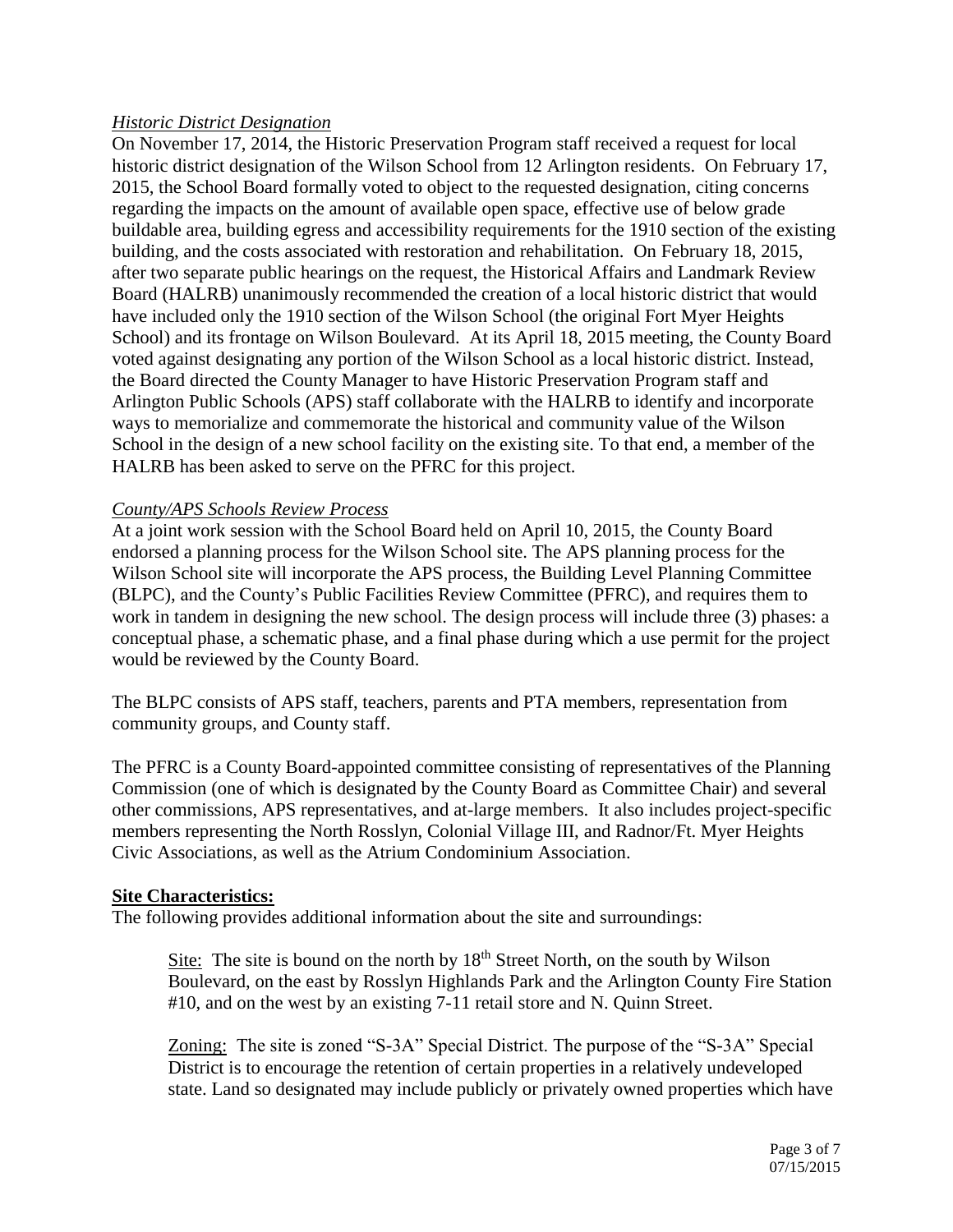distinct and unique site advantages or other features so as to make them desirable to retain as active or passive recreation (including but not limited to: parks, schools, pathways, and other public facilities). Schools are a permitted use by provision of a use permit subject to Section 4.15 of the Arlington County Zoning Ordinance (ACZO).

Land Use: The site is identified on the General Land Use Plan (GLUP) as "Public".

Neighborhood: The site is located within the North Rosslyn Citizens Association and is adjacent to the Colonial Village III Homeowners Association and Radnor/Ft. Myer Heights Civic Associations. The Atrium Condominiums are located adjacent to the school site to the north and will be represented on the PFRC.



*Source: Google Maps*

**DISCUSSION:** The new school planned for the Wilson site would be designed to accommodate the H.B. Woodlawn Secondary School, Stratford Program, ESOL/HILT and Aspergers Programs currently located at the Stratford site. The new school would also accommodate an expansion of these programs by 75 seats.

Principles of Civic Design/WRAPS Guiding Principles: The *[Principles of Civic Design in](http://commissions.arlingtonva.us/planning-commission/public-facilities-review-committee-pfrc/pfrc-principles-civic-design/)  [Arlington](http://commissions.arlingtonva.us/planning-commission/public-facilities-review-committee-pfrc/pfrc-principles-civic-design/)* were developed by the PFRC in 2008 and are intended to inform the design of civic facilities in Arlington, including buildings and other projects, to ensure they meet community goals for attractiveness, durability, and functionality. The principles reinforce and supplement existing County planning documents and policies, and are meant to promote compliance with certain basic principles, but not to inhibit creative design. The Principles will inform and guide the PFRC's discussion of the proposed addition with regard to civic values, site and orientation, building form, and building details and materials.

As mentioned previously, a larger planning process for this site and the surrounding area is already underway as part of the WRAPS initiative. Additional guiding principles (see attached)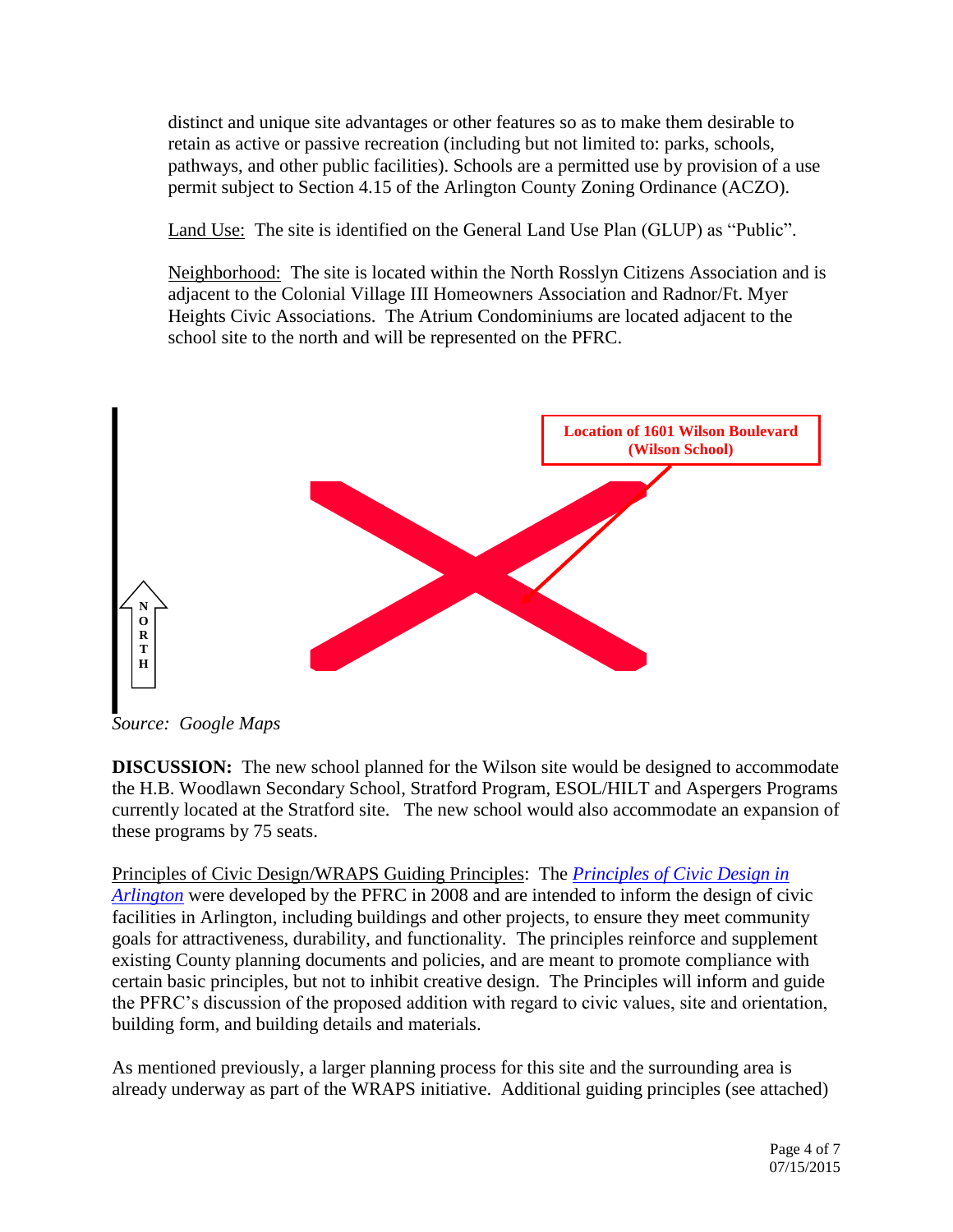were developed by the WRAPS working group, which will be utilized as part of this and future processes tasked with designing and evaluating new development projects within the study area. These principles, or at least the portion that speak to issues relevant to this site, are meant to augment the existing Principles of Civic Design. It is anticipated that they will be adopted as part of the final small area plan in July.

Use Permit: The ACZO distinguishes between uses permitted "by-right" and uses allowed by "special exception." The use permit is one form of special exception, and is required for schools in the "S-3A" zoning district. The use permit offers a process for considering and approving such uses, subject to special conditions particular to the character of the use. Potential areas that may be addressed by conditions include but are not limited to: construction, transportation, environmental impacts, and recreational fields. After the BLPC and PFRC processes are complete, APS will file a use permit for the proposed school addition. Use permits are approved by the County Board.

#### Community Process

# *Building Level Planning Committee*

The APS community process for the Wilson school site began on April 14, 2015 with the first BLPC meeting. The initial BLPC meeting included a presentation by APS on the CIP process as well as by the architect and associated design team. The second BLPC meeting was held on April 29, 2015. This meeting included a presentation on the preliminary findings of the transportation study and an interactive site analysis (group activity). At the third BLPC meeting, held on May 13, 2015, the applicant presented five preliminary design concepts for review and discussion. Each of concepts accommodated approximately the same amount of building area and could be located on either Wilson Boulevard or 18<sup>th</sup> Street North. At the fourth BLPC meeting on May 27, 2015, the applicant's design team presented further refinements to three of the previous design concepts. A majority of the BLPC members expressed support for locating the school building along Wilson Boulevard. In addition, committee members supported further reducing the number of design concepts to two of those proposed, the ziggurat and fanning bars options. A fifth BLPC meeting was held on June 10, 2015, at which APS presented information about vehicular circulation, including loading, bus and parent drop-off, interior space planning, and an analysis of the remaining design concepts, ziggurat and fanning bars. The majority of BLPC members indicated a preference for the fanning bars as the desired building design concept.

The last BLPC meeting before the summer recess was held on June 24, 2015. The meeting was preceded by a gallery walk, which allowed for public viewing of the various concept designs and other relevant information. Members of the design team and APS staff were present to receive comments and answer questions. During the meeting APS consultants presented an analysis of parking needs as well as additional information about site organization, based on the design concept chosen at the previous meeting. The design team also showed draft renderings of key exterior views and an overview of building organization and major design elements. While the next BLPC meeting will not take place until September 1<sup>st</sup>, BLCPC members discussed convening a subcommittee to meet over the summer to discuss parking recommendations and alternatives.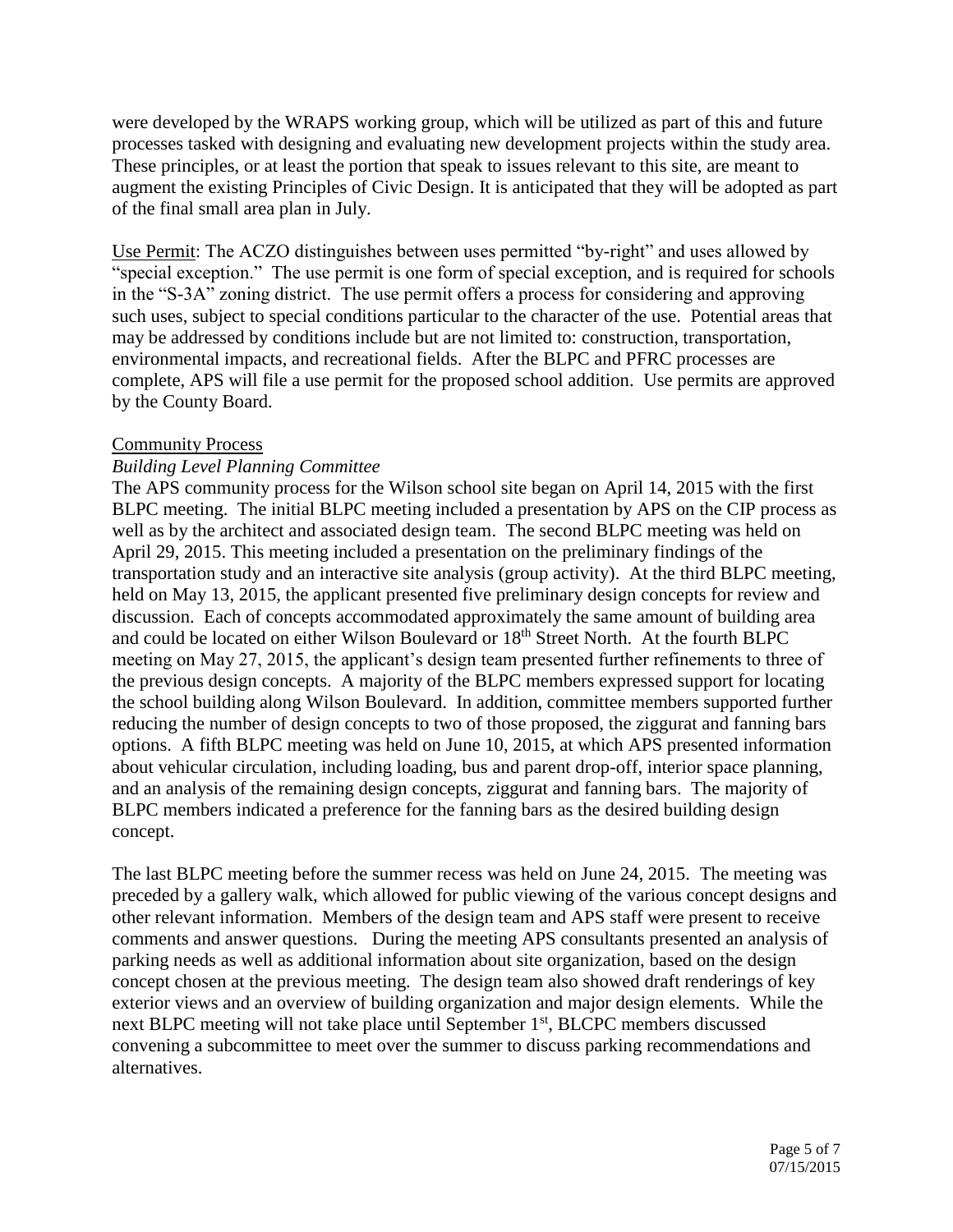Presentations and meeting notes from each of the BLPC meetings can be viewed on the APS website for the Wilson project, located here: <http://www.apsva.us/Page/29273>

# *Public Facilities Review Committee*

The first PFRC meeting was held on May 14, 2015, which included an introduction to the process, APS design team, site characteristics, and BLPC process. The APS consultants also presented five (5) preliminary design concepts for the school building, listed as follows:

- 1. Fanning Bars
- 2. Terraced Courtyards
- 3. Stepped Terraces
- 4. Shifting Courtyards
- 5. Stacked Bars

A diagram of each concept, including how it could be placed in different locations on the site, was presented. The consultants indicated that the same five concepts were shared with the BLPC at their third meeting and that they intend to return with fewer, more refined schemes at the next meeting.

PFRC members discussed the five preliminary concepts presented as well as general siting concerns. Items identified for follow-up included a response to concerns regarding the proposed APS timeline for the project, a request for additional information regarding the amount and types of open space to be provided with each design concept, and a call for further study of the proposed circulation routes for school bus and parent drop-off.

At the second PFRC meeting, held on June 11, 2015, APS consultants provided a recap of the BLPC meetings that occurred since the last PFRC meeting. APS transportation consultants, Toole Design Group, provided an overview of their preliminary transportation findings and site access recommendations. Design consultants, Bjarke Ingels Group (BIG) presented an updated analysis of the potential building location (18<sup>th</sup> Street vs. Wilson Boulevard) and the pros and cons of the two remaining design concepts. After some discussion, PFRC members confirmed the BLPC position with regard to building location (Wilson Boulevard) and the selected design concept (Fanning Bars).

# Proposal:

The current design concept, based on the fanning bars scheme, was selected as the preferred option by both the BLPC and PFRC. The APS design team conducted and presented a more thorough study of that concept, including draft renderings and conceptual drawings showing the proposed building organization. Key features of the proposed design concept are provided below:

- Building Concept Design
	- o The building would consist of five "bars" containing classroom space. Each bar would increase in height one level moving from the west to the east. The tallest "bar" in the concept, located along the eastern edge of the site, would have five levels. An open, central stair would provide a connection between each level. Terraces are proposed on the roof of each bar, which could accommodate a variety of functions, including gathering and recreation spaces. The spaces in between the bars also provide areas for similar uses at the grade level.